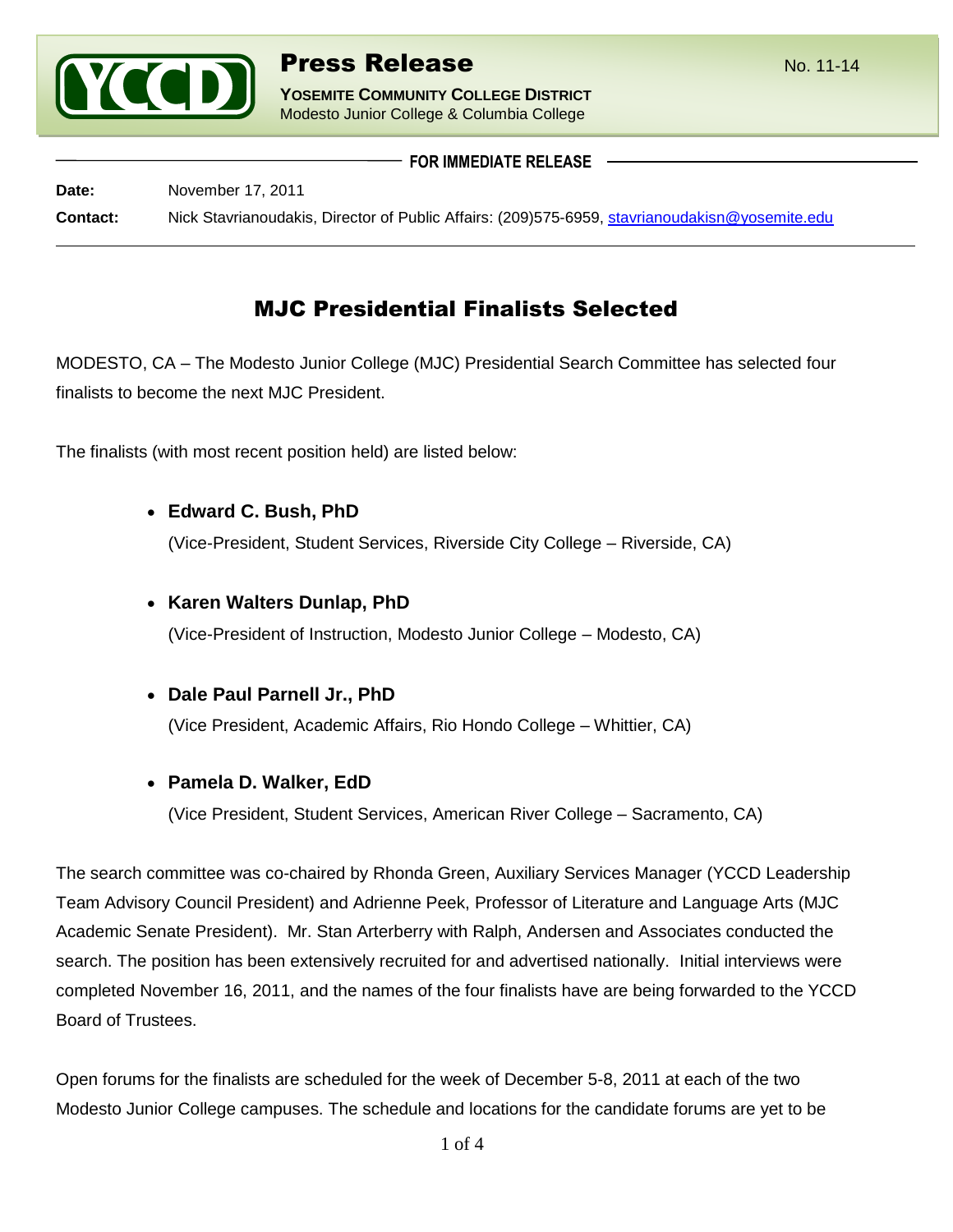determined. Each finalist will be given an opportunity to discuss their preparation for the position, their education and leadership philosophy, concluding with a time to respond to questions from the forum attendees. Attendees will be given the opportunity to complete a comment card that will be given to the Yosemite Community College Board of Trustees. The forums will be open to the public.

#### **Profiles:**

# Edward C. Bush, PhD

#### **Education**:

- Ph.D. in Urban Educational Leadership, Claremont Graduate University Claremont, CA (2004)
- Masters of Arts in Public Administration, CSU San Bernardino San Bernardino, CA (1998)
- B.A. in Political Science, UC Riverside Riverside, CA (1995)

#### **Professional Experience:**

- Vice President, Student Services, Riverside City College Riverside, CA (2007 present)
- Dean, Student Services, Riverside Community College District Norco, CA (2005-2007)
- Assistant Professor, Coordinator of Student Activities, Riverside Community College District Moreno Valley, CA (1998-2005)
- Interim Director, Educational Talent Search, Riverside Community College District Moreno Valley, CA (2002-2003)
- Co-Project Director, F.S.S. Grant: Dual Admissions Program, Riverside Community College Norco, CA (2001-2002)
- Enrollment Coordinator, CSU San Bernardino San Bernardino, CA (1995-1998)

# Karen Walters Dunlap, PhD

#### **Education:**

- Ph.D. in Chemistry, UC Davis Davis, CA (1995)
- B.S. in Chemistry, Sonoma State University Rohnert Park CA (1989)

#### **Professional Experience:**

- Vice President of Instruction, Modesto Junior College Modesto, CA (2007 present)
- Acting President, Modesto Junior College Modesto, CA (May-August 2011)
- Dean Sciences and Mathematics, Sierra College Rocklin, CA (2003-2007)
- Full Time Faculty, Organic and General Chemistry, Sierra College Rocklin, CA (1997-2002)
- Adjunct Faculty, American River College, Yuba College Sierra College, CA (1993-1997)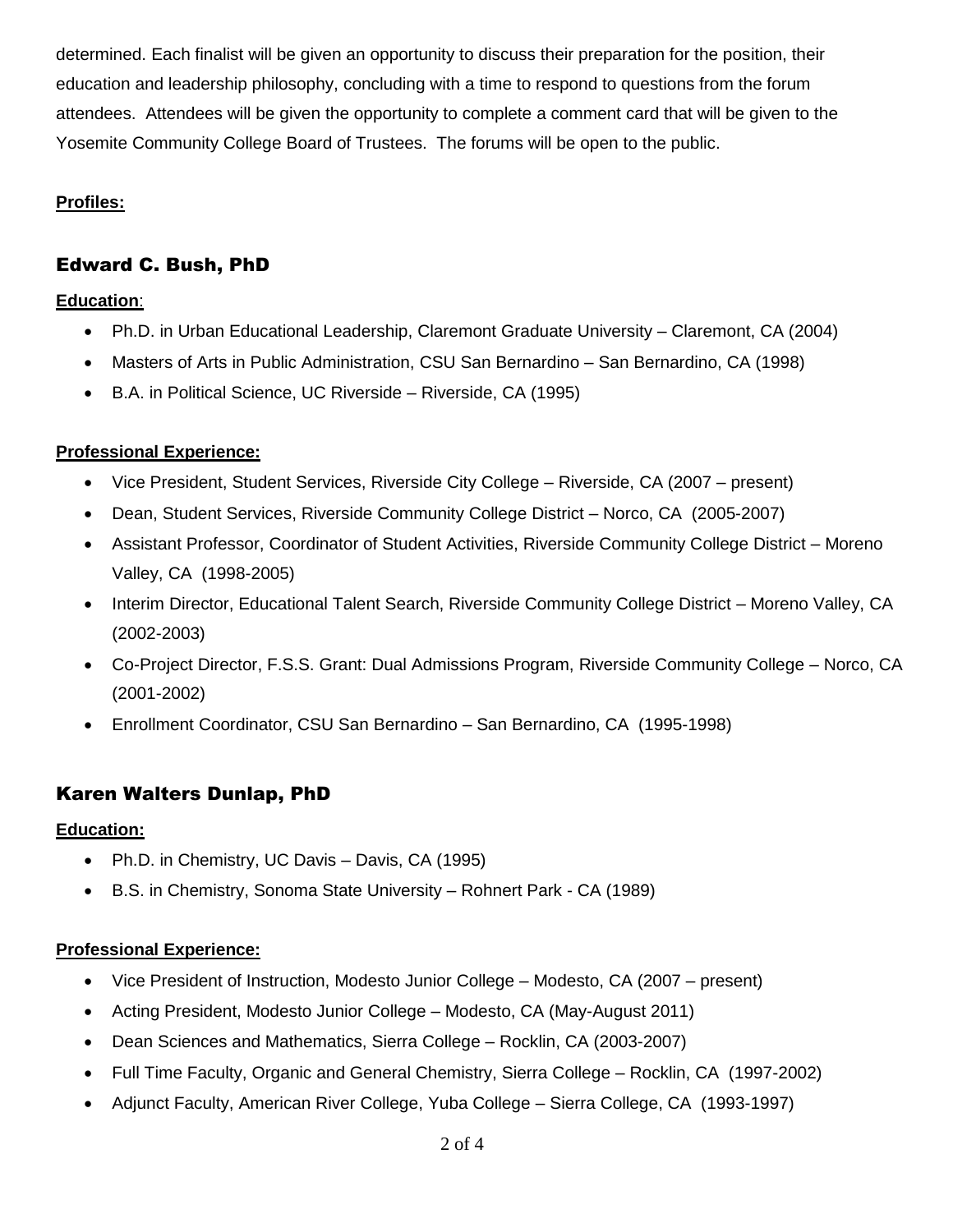# Dale Paul Parnell Jr., PhD

**Education:**

- Ph.D. in Education, Psychology, Community College Studies, Oregon State University Corvallis, OR (1991)
- M.A. in Guidance and Counseling (Psychology), Ball State University Muncie, IN (1975)
- B.S. in International Affairs, US Air Force Academy Colorado Springs, CO (1971)

### **Professional Experience:**

- Vice President of Academic Affairs, Rio Hondo College Whittier, CA (2008-present)
- Dean, Social and Behavioral Sciences, Chaffey College Rancho Cucamonga, CA (1998-2008)
- Associate Dean, Whatcom Community College Bellingham, WA (1996-1998)
- Tech Prep Coordinator, Skagit Valley College Mount Vernon, WA (1993-1996)
- Director of TQM, US Air Force Takoma, WA (1991-1993)
- Chief for Air Force Rehabilitation, US Air Force, The Pentagon Washington, DC (1989-1991)
- Director for Academic Programs for the Community College, US Air Force Montgomery, AL (1986-1989)
- Associate Professor, Oregon State University Corvallis, OR (1983-1986)
- Chief of Social Actions Programs, US Air Force Myrtle Beach, SC (1981-1983)

# Pamela D. Walker, EdD

**Education**:

- Ed.D. in Organization and Leadership, University of San Francisco San Francisco, CA (1997)
- M.A. in Physical Education, CSU Sacramento Sacramento, CA (1978)
- B.S. in Education, Eastern Oregon State College La Grande, OR (1973)

### **Professional Experience:**

- Vice President, Student Services, American River College Sacramento, CA (2006 present)
- Associate Vice President, Instruction, American River College Sacramento, CA (2004-2006)
- Dean, Science and Engineering, American River College Sacramento, CA (2001-2004)
- Instructional Dean, Health, Physical Education, Recreation, Dance/Athletics Cerritos College, Norwalk, CA (1996-2001)
- Interim Dean of Admissions and Records, Student Services Cerritos College, Norwalk, CA (1998-1999)
- Associate Commissioner of Athletics, Community College League of California Sacramento, CA (1992- 1996)
- Education Coordinator, Chapman University, Satellite Campus Sacramento, CA (1990-1992)